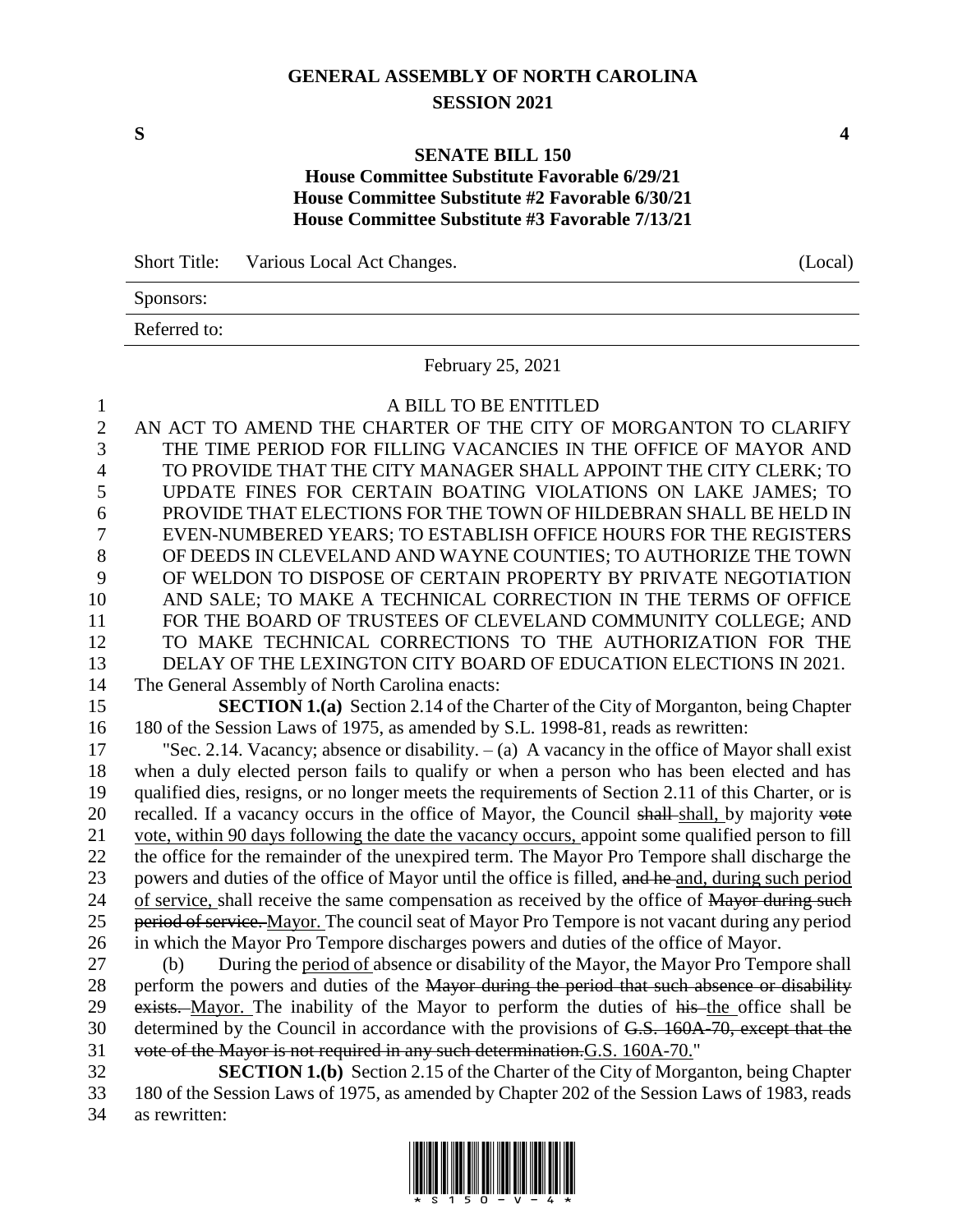|                | <b>General Assembly Of North Carolina</b><br><b>Session 2021</b>                                                                                                                       |  |
|----------------|----------------------------------------------------------------------------------------------------------------------------------------------------------------------------------------|--|
| $\mathbf{1}$   | "Sec. 2.15. Powers and duties. $-$ (a) The Mayor shall be the official head of the City                                                                                                |  |
| $\mathbf{2}$   | government. Consistent with the provisions of this Charter, he the Mayor shall be vested with all                                                                                      |  |
| 3              | of the powers, duties, rights, privileges and immunities granted to and conferred on Mayors of                                                                                         |  |
| $\overline{4}$ | Cities by the General Laws of North Carolina.                                                                                                                                          |  |
| 5              |                                                                                                                                                                                        |  |
| 6              | The Mayor shall be authorized to appoint for his information and assistance,<br>(d)                                                                                                    |  |
| $\tau$         | individuals to serve on advisory boards, commissions, and committees, which shall be                                                                                                   |  |
| $8\,$          | answerable to him, the Mayor, but whose actions shall be advisory in nature.                                                                                                           |  |
| 9              | The Mayor shall perform such other duties consistent with this Charter as may be<br>(e)                                                                                                |  |
| 10             | conferred upon him the Mayor by ordinance of the Council."                                                                                                                             |  |
| 11             | <b>SECTION 1.(c)</b> Section 3.12 of the Charter of the City of Morganton, being Chapter                                                                                               |  |
| 12             | 180 of the Session Laws of 1975, as amended, is repealed.                                                                                                                              |  |
| 13             | <b>SECTION 1.(d)</b> Chapter 2 of Article IV of the Charter of the City of Morganton,                                                                                                  |  |
| 14             | being Chapter 180 of the Session Laws of 1975, as amended, reads as rewritten:                                                                                                         |  |
| 15             | "Chapter 2. City Manager.                                                                                                                                                              |  |
| 16             | "Sec. 4.11. Appointment, qualifications, term. – The Council shall appoint a City Manager                                                                                              |  |
| 17             | to serve at its pleasure. The City Manager shall be appointed solely on the basis of his or her                                                                                        |  |
| 18             | executive and administrative qualifications, and he need not be a resident of the City or State                                                                                        |  |
| 19             | when appointed.                                                                                                                                                                        |  |
| 20             | "Sec. 4.12. Chief executive officer. – The City Manager shall be the chief executive officer                                                                                           |  |
| 21             | of the City government. He or she shall be responsible to the Council for the proper and efficient                                                                                     |  |
| 22             | administration of the City government.                                                                                                                                                 |  |
| 23             | $\ldots$ "                                                                                                                                                                             |  |
| 24             | <b>SECTION 1.(e)</b> Section 4.21 of the Charter of the City of Morganton, being Chapter                                                                                               |  |
| 25             | 180 of the Session Laws of 1975, as amended, reads as rewritten:                                                                                                                       |  |
| 26<br>27       | "Sec. 4.21. City Clerk. – The Council shall designate the City Manager as City Clerk. He<br>shall be responsible for keeping a journal of the proceedings of the Mayor and Council and |  |
| 28             | maintaining, in a safe place, all records and documents pertaining to the affairs of the City. The                                                                                     |  |
| 29             | manager shall be authorized to delegate his responsibilities as City Clerk. The City Manager shall                                                                                     |  |
| 30             | appoint a City Clerk to serve at the City Manager's pleasure. The City Clerk shall act as secretary                                                                                    |  |
| 31             | to the City Council, keep the originals of all ordinances in a book especially provided for that                                                                                       |  |
| 32             | purpose, be responsible for giving notice of all meetings of the Council, keep a journal of the                                                                                        |  |
| 33             | proceedings of the Mayor and Council, maintain in a safe place all records and documents                                                                                               |  |
| 34             | pertaining to the affairs of the City, and perform any other duties that may be required by law,                                                                                       |  |
| 35             | by the Council, or by the City Manager. The City Manager may appoint or provide for one or                                                                                             |  |
| 36             | more deputy City Clerks who shall have full authority to exercise and perform any of the powers                                                                                        |  |
| 37             | and duties of the City Clerk that the City Manager may specify."                                                                                                                       |  |
| 38             | <b>SECTION 1.(f)</b> Chapter 5 of Article IV of the Charter of the City of Morganton,                                                                                                  |  |
| 39             | being Chapter 180 of the Session Laws of 1975, as amended, reads as rewritten:                                                                                                         |  |
| 40             | "Chapter 5. Boards and Commissions.                                                                                                                                                    |  |
| 41             | "Sec. 4.41. General provisions. $-\left(\frac{a}{a}\right)$ -Except as prescribed by General Law or special act of                                                                     |  |
| 42             | the General Assembly, the voting members of the Council (not including the Mayor, except in                                                                                            |  |
| 43             | ease of equal division) shall have the authority to create commissions, councils or boards which                                                                                       |  |
| 44             | shall perform duties prescribed by the Council, including, but not limited to, making studies,                                                                                         |  |
| 45             | conducting research and investigations, holding hearings, and preparing recommendations as to                                                                                          |  |
| 46             | needed ordinances and resolutions; provided, the voting members of the Council shall be                                                                                                |  |
| 47             | authorized to designate and name certain boards, commissions and committees to be appointed                                                                                            |  |
| 48             | solely by the Mayor.                                                                                                                                                                   |  |
| 49             | "Sec. 4.42. Composition; appointment; bylaws. $-$ (a) Except as otherwise provide by law,                                                                                              |  |
| 50             | the voting members of the Council (not including the Mayor, except in case of equal division)                                                                                          |  |

shall have the authority to provide for the manner of appointment, makeup and composition of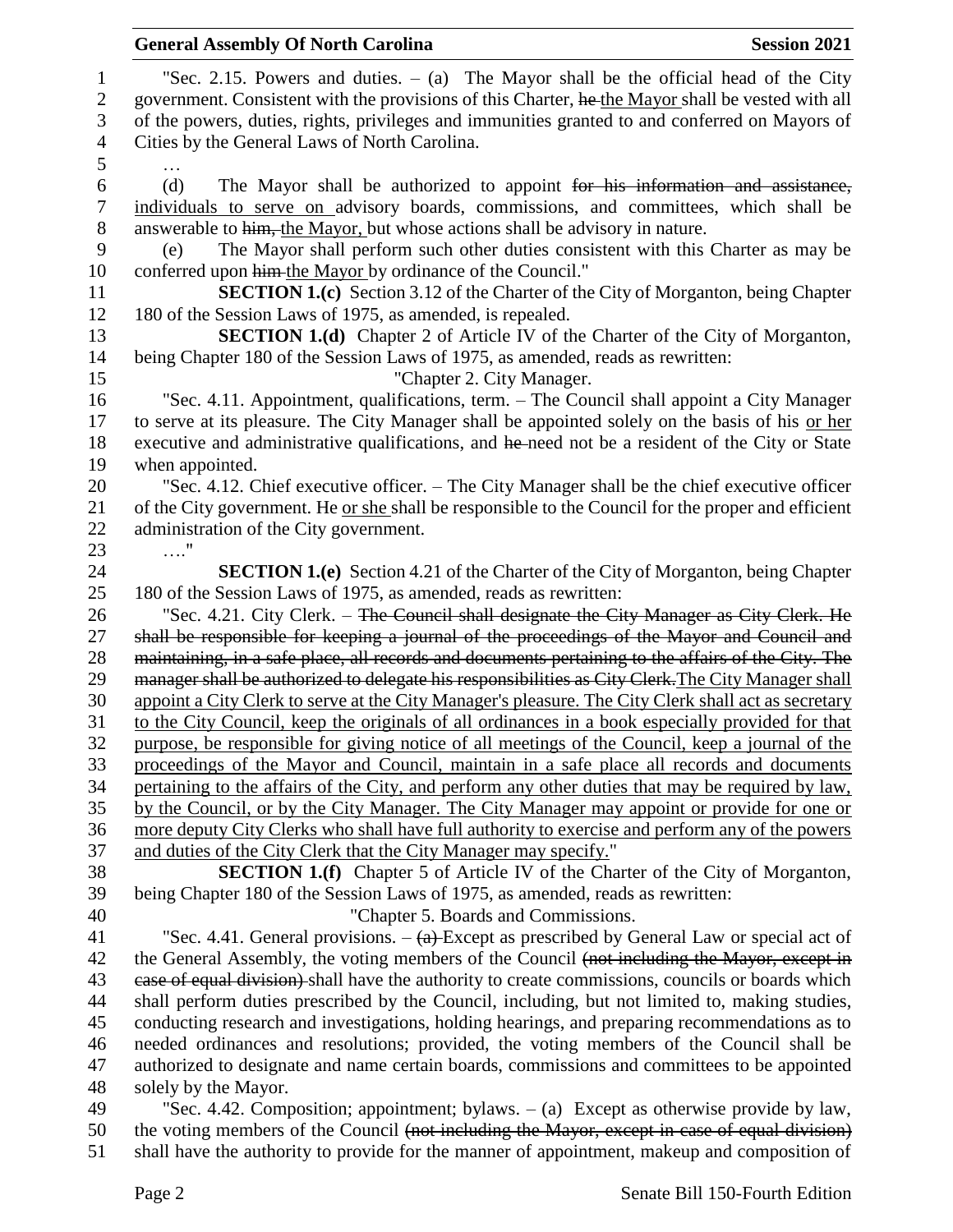such commissions, councils or boards, the periods of existence of same, and for the compensation of such members and employees of same, in whole or in part. The Council may provide by ordinance for reimbursement of the actual and necessary expenses incurred by the members thereof in the performance of their official duties. The Council shall have the authority to annually appropriate and donate money derived from contributions and other nontax revenues for and to such commissions, councils and boards to provide for their operation, either in whole or in part. … (c) Any member of a board or commission may be removed from office for cause by a 10 majority vote of all of the voting council members. Council. …." **SECTION 2.(a)** Section 5 of Chapter 502 of the Session Laws of 1963 reads as rewritten: "Sec. 5. Any person who may be in actual physical control of the motor boat, or other water craft, in which any violation of the above provisions shall be committed, shall be considered to have been in control of the conduct of persons in such boat, and responsible for violations of this Act committed by such persons. Unless it be otherwise shown, the registered owner of any boat operated in violation of the provisions of this Article, shall be presumed to be the operator of the 19 same at the time of such violation or violations. Any Notwithstanding G.S. 15A-1340.23, any person who is convicted of a violation of any of the provisions of this Act shall be guilty of a 21 Class 3 misdemeanor and shall be but only punished by a fine of not more than fifty dollars (\$50.00), or be imprisoned for not more than thirty (30) days.two hundred fifty dollars (\$250.00)." **SECTION 2.(b)** This section becomes effective December 1, 2021, and applies to offenses committed on or after that date. **SECTION 3.(a)** Section 3 of the Charter of the Town of Hildebran, being Chapter 212 of the Private Laws of 1899, as amended by Chapter 433 of the Session Laws of 1973 and Chapter 238 of the Session Laws of 1993, reads as rewritten: "Sec. 3. In 2024, and biennially thereafter, regular municipal elections shall be held in the Town on the Tuesday after the first Monday in November of even-numbered years in accordance with the uniform municipal election laws of North Carolina. The election shall be nonpartisan 32 and decided by simple plurality pursuant to G.S. 163-292. The elective officers of the town shall be a mayor who shall be elected by the qualified voters of the town for a term of four years, and five commissioners, who shall be elected by the qualified voters of the town for staggered terms of four years, except that in 1993, the three persons receiving the highest numbers of votes are elected for four-year terms, and the two persons receiving the next highest numbers of votes are elected for two-year terms. In 1995 and quadrennially thereafter, two persons are elected. In 1997 and quadrennially thereafter, three persons are elected. The expansion of the board of commissioners from three to five members is effective at the organizational meeting following the 1993 municipal election. Beginning with the regular municipal election to be held in November 1973, the election shall be nonpartisan and decided by simple plurality. No primary 42 election shall be held. The municipal elections shall be held and conducted by the County Board 43 of Elections in accordance with Articles 23 and 24 of Chapter 163 of the General Statutes.years." **SECTION 3.(b)** Regular municipal elections shall be conducted in the Town of Hildebran in 2021. The Mayor and three commissioners elected in 2021 shall serve five-year terms. The two commissioners elected in 2019 whose terms expire in 2023 are extended until 2024. The next regular municipal election shall be conducted in the Town of Hildebran in 2024. **SECTION 4.(a)** G.S. 161-8 reads as rewritten:

## "**§ 161-8. Attendance at office.**

 The board of county commissioners may fix by order, to be entered on their records, what days of each week, and at what hours of each day, the register of deeds shall attend at his office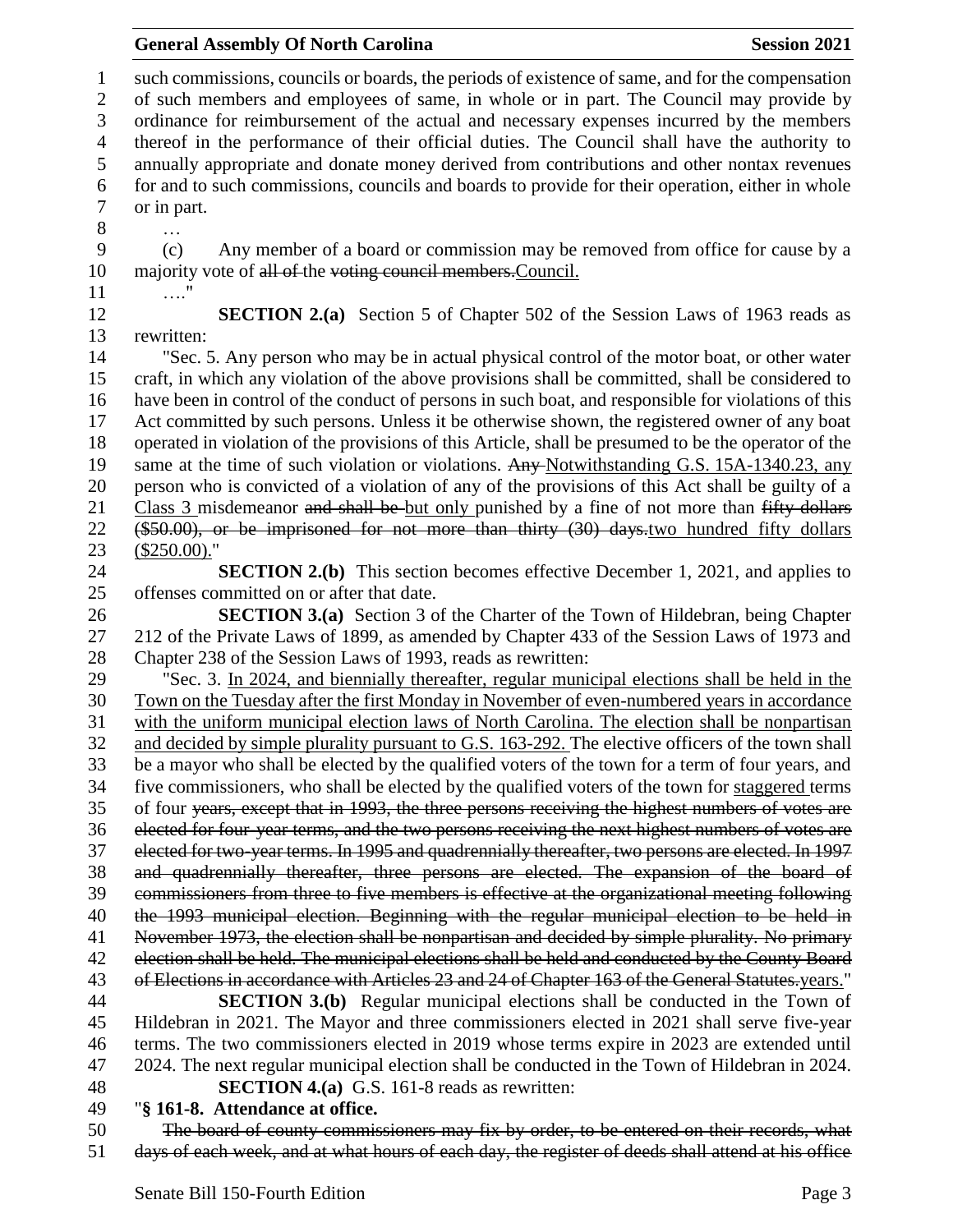#### **General Assembly Of North Carolina Session 2021**

1 in person or by deputy, and he shall give his attendance accordingly. The register of deeds shall be present in the office on a full-time schedule. Except for official State holidays, the office of the register of deeds shall be open for business Monday through Friday, at least 40 hours per week. The office shall not close before 5:00 P.M. and shall accept instruments and documents for filing until that time." **SECTION 4.(b)** This section applies only in the Counties of Cleveland and Wayne. **SECTION 4.(c)** This section becomes effective October 1, 2021. **SECTION 5.(a)** Notwithstanding Article 12 of Chapter 160A of the General Statutes, the Town of Weldon may convey by private negotiation and sale, with or without monetary consideration, and upon such terms as the Town deems appropriate, any or all of its right, title, and interest in some or all of the following described property: All that certain tract or parcel of land lying and being situate on the Eastern side of US Highway 301 and the Southern Side of NC SR No. 1150 (River Road) in Weldon Township, Halifax County, North Carolina, and being more particularly described as that 6.21 acres tract shown and delineated on the plat entitled "PLAT SHOWING PROPERTY STANDING IN THE NAME OF MARY JANE ARNOLD CREW" prepared by Burr & Associates, P.A. dated May 4, 1994, and recorded in Plat Cabinet 5, Slide 121 in the office of the Register of Deeds of Halifax County, North Carolina, the same being incorporated herein by reference for more complete and accurate description. This property was conveyed to Michael H. Basnight by deed dated January 16, 1997, from B. B. Pierce Trucking, Inc., and recorded in Book 697, Page 64 in the office of the Register of Deeds. **SECTION 5.(b)** This section applies to the Town of Weldon only. **SECTION 6.** Section 2(a) of S.L. 2018-15 reads as rewritten: "**SECTION 2.(a)** G.S. 115D-12 reads as rewritten: "**§ 115D-12. Each institution to have board of trustees; selection of trustees.** (a) Each community college established or operated pursuant to this Chapter shall be governed by a board of trustees consisting of 13 members, or of additional members if selected according to the special procedure prescribed by the second paragraph of this subsection, who shall be selected by the following agencies. No member of the General Assembly may be appointed to a local board of trustees for a community college. Group One – eight trustees, elected by the board of commissioners of the county in which the institution is located. Provided, however, if the administrative area of the institution is composed of two or more counties, the trustees shall be elected jointly by the boards of commissioners of all those counties, each board having one vote in the election of each trustee. Provided, also, the county commissioners of the county in which the community college has established a satellite campus may elect an additional two members if the board of trustees of the community college agrees. No more than one trustee from Group One may be a member of a board of county commissioners. Should the boards of commissioners involved be unable to agree on one or more trustees the senior resident superior court judge in the superior court district or set of districts as defined in G.S. 7A-41.1 where the institution is located shall fill the position or positions by appointment. Group Two – four trustees, appointed by the General Assembly under G.S. 120-121, two of whom shall be appointed upon recommendation of the Speaker of the House of Representatives and two of whom shall be appointed upon recommendation of the President Pro Tempore of the Senate. Following consultation with members of the House of Representatives whose districts include counties within the administrative area of the community college, the Speaker of the House of Representatives shall make recommendations to the General Assembly for 47 appointments to terms expiring in 2019 and 2021, 2020, and every four years thereafter. Following consultation with members of the Senate whose districts include counties within the administrative area of the community college, the President Pro Tempore of the Senate shall make recommendations to the General Assembly for appointments to terms expiring in 2018 and  $51 \quad \frac{2020}{2021}$ , and every four years thereafter.